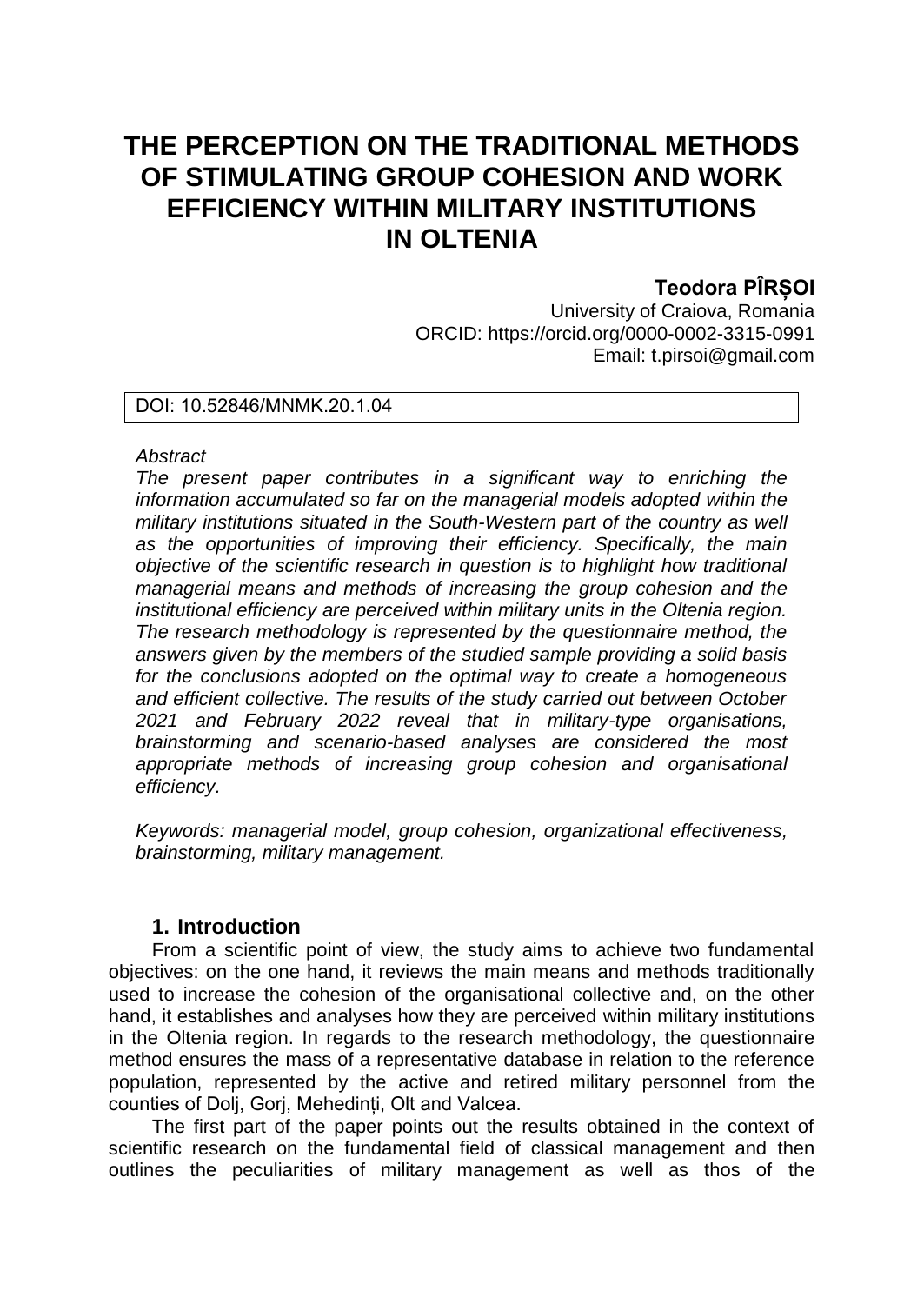administrative model based on knowledge. The comparative analysis of the two management paradigms is intended to show potential competitive and strategic advantages obtained as a result of a more efficient managerial approach regarding the available resources within an organisation.

The main focus of the study is to assess the perceptions developed regarding the traditional means and methods used with the aim of increasing group cohesion and, implicitly, the efficiency of the activity carried out within the military institutions from the Oltenia region. The information source required for attaining the above mentioned purpose is provided by completing the dedicated items of the questionnaire popularized within the military institutions in the area. Brainstorming activities, SWOT analysis, confrontation of pros and cons, scenario method or execution of the direct orders transmitted from the single command level of the institution are the main methods evaluated. Each of the proposed variants is analysed using a Likert-type scale, in order to determine the degree to which the sample members assess that it is able to influence the cohesion of the studied group (from very low to very high).

The final section of the article presents the results obtained from the analysis of the answers given by the interviewed subjects, highlighting which are the main methods perceived by them as the most effective both in terms of enhancing the unity of the collective and the qualitative results of the work carried out. According to the statistics, the most effective technique is considered to be the organisation of brainstorming activities, the next two places in this ranking being occupied by the carrying out of analyses based on the scenario method and on the counterargument of the pros and cons of a particular idea (analytical method also called "devil's advocate").

# **2. Literature Review**

The concept of management is traditionally understood as the superior process of organising resources and it has been practised since ancient times. The notion is has been perceived and interpreted by many intellectuals of the centuries as an unquestionable mechanism of achieving a certain level of individual, collective or organisational perfection (Burlea-Șchiopoiu, 2007; Burlea-Șchiopoiu et al., 2017). Multiple administrative models proposed by the specialists within the field have been widely used and have been tried out in the context of both economic and non-economic activities. Henry R. Towne (1866, p.44) is the originator of the idea of perceiving the management process as an art based on science, arguing that a manager has to understand and manage both the mechanical side of a chain of activities and the human resource side of the production phases.

The scientific foundation of classical management in the early stages of its development as a modern science is, however, underpinned by the definition of the four fundamental principles (Taylor, 1911, p. 36-37). Thus, the cycle of managing the available resources with the aim of maximising the outputs while using minimal inputs is organised with the following considerations in mind: 1) analyze each work task that is to be performed in order to determine the optimal method that is going to be used for this purpose; 2) establish the persons who are responsible for performing certain tasks according to their capabilities and experience within the field; 3) ensure an effective cooperation between the representatives of the managerial level and the operational staff during the training and learning process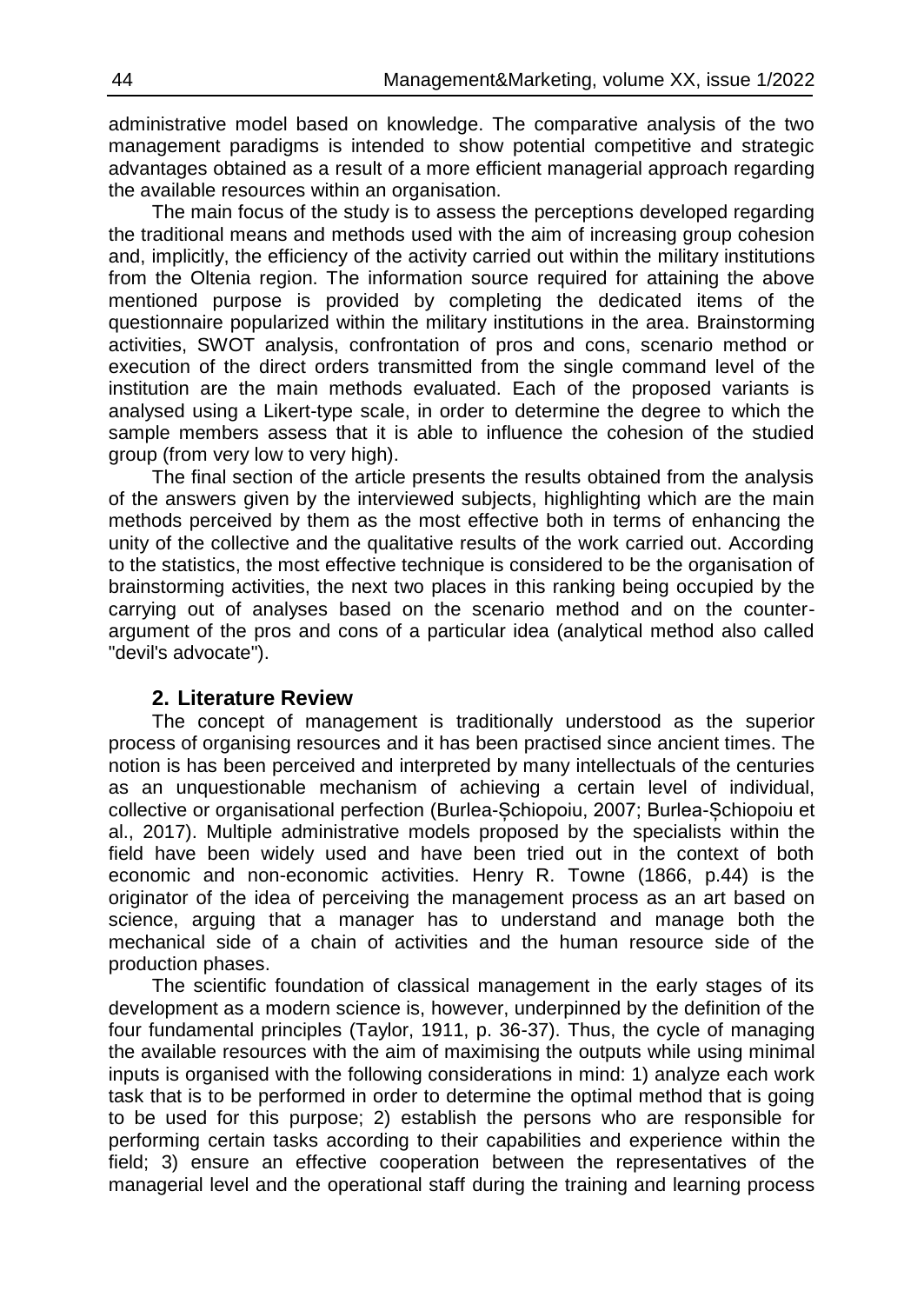in order to guarantee the correct and complete assimilation of the knowledge required for performing the assigned tasks and 4) establish who are the persons directly responsible for each process of the production cycle, so that the managers are in charge of deciding, planning and organising the selected work methods and the most suitable performers for their actual achievement.

The twentieth century marked an accelerated evolution of the concept and, at the same time, an exponential expansion of the types of management applied within organisations. After the development of the human resource management, which was essentially based on the human capital (Burlea-Șchiopoiu, 2003, p. 121), managers have broken down the concept of scientific management according to the need to improve certain departments of the organisational system. The aforementioned approach has led to the emergence of project management, production, innovation, investment, adaptive or crisis management and so on. Among the new types of management developed, knowledge management occupies a special place and is considered one of the most innovative administrative approaches towards the available organisational resources. Thomas Davenport (2005, p. 10) is one of the strongest proponents of the idea that knowledge can be understood as an accumulation of experiences, values, data and information obtained contextually, as well as analyses carried out prospectively in order to create, incorporate and evaluate new experiences and information capabilities. Knowledge management is defined by the experts within the field (Ichijo and Nonaka, 2007, p. 56; Nakamori, 2020, p. 64) as the process of harnessing accumulated data, information and experience divided into three distinct categories of knowledge, namely: 1) implicit or social knowledge; 2) explicit or rational knowledge and 3) tacit or intuitive knowledge.

Specifically, researchers believe that the performance of managerial functions related to the knowledge-based management model requires the simultaneous performance of a variety of complex activities, such as: comprising, comprehending and evaluating the volume of data and information available within the external environment of the organisation, the effective management of human resources having tacit knowledge (based on the individual intuition of each member of the organisational team), and explicit knowledge obtained through the use of information technology.

On the other hand, according to one of the specialists working within this field (Duțu, 2012, p. 56-57), the managerial model that is specific for the military institutions is characterized by a series of rigid principles, among which we mention: 1) the principle of centralization of the leadership (concentration of decision-making responsibility at the command level); 2) the principle of hierarchical organization (the staff of the military units is structured on hierarchical levels which find themselves under the direct responsibility of middle-managers, who in turn permanently report to their superiors) and 3) the principle of unity of command (the command function is exercised explicitly and exhaustively by the commander of the unit). At the same time, according to some representatives of the Management and Human Resources Directorate of the Romanian Ministry of National Defence (Năstasă-Ene, 2018, p. 79), considering the hierarchical level at which the managerial function is exercised within military-type organisations, there can be distinguished three different types of management, namely: strategic, operational and tactical management. Strategic management is generally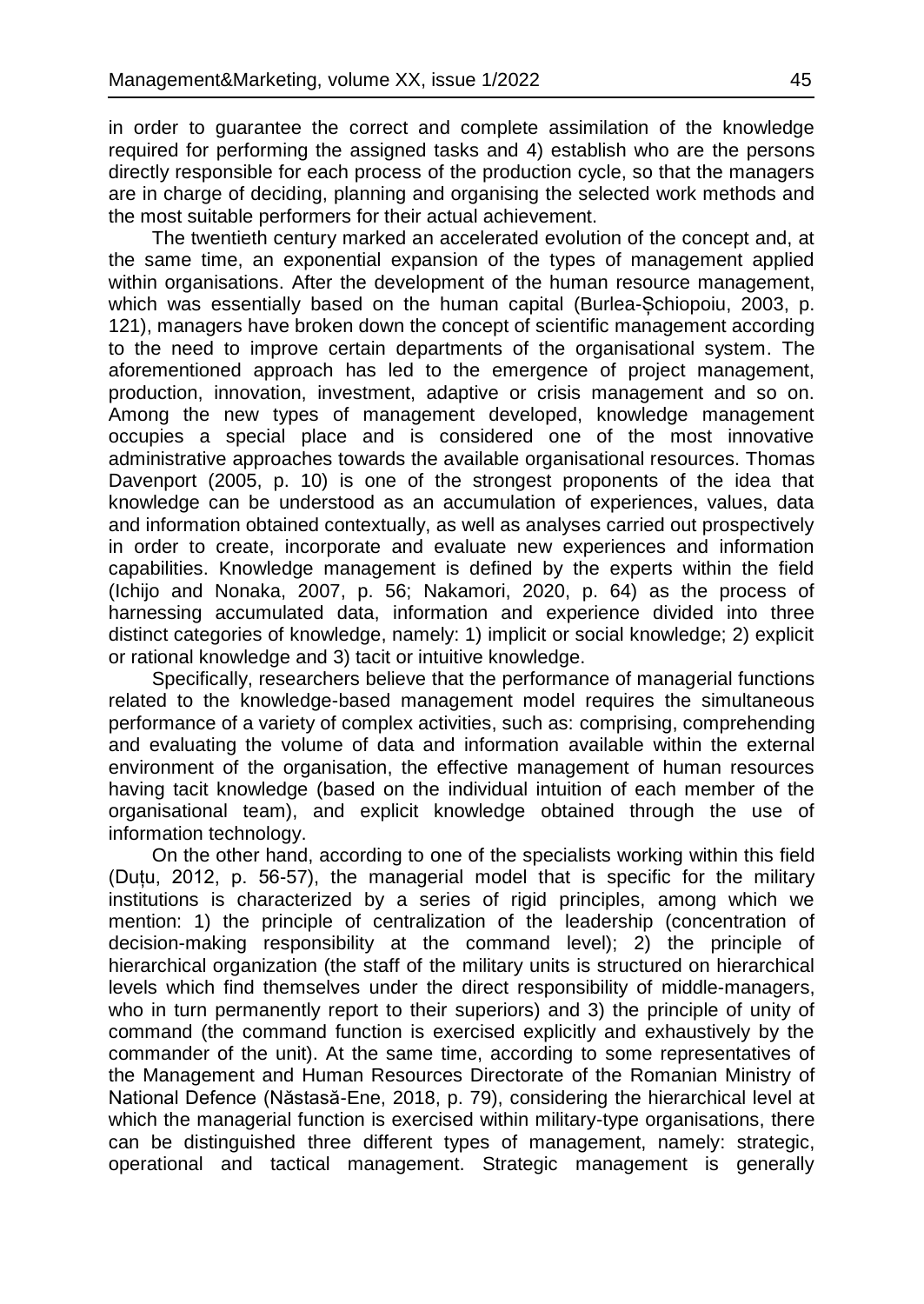ֺ֝֡ performed by representatives of central structures, in particular the General Staff and the staffs of other categories of armed forces, while the responsibility for the operational management function lies within the main operational units. Lastly, tactical management is performed by members of the tactical echelons.

Therefore, the military management's specific means and methods represent an amalgam of distinct characteristics compared to the economic organizational systems, the functions of this managerial model being significantly particular in terms of organization, planning, evaluation and control (Pișleag, Gorjan and Căpățână, 2011, p. 47). Concretely, the specificity of the military institution is mainly supported by: a bureaucratic type of organization, with well-defined structures and responsibilities/roles explicitly assigned to each member of the organizational team; formal intra-institutional relations; invariable and mandatory nature of the need to comply with the rules and internal regulations, which have an unanimous applicability, respectively ensuring the strategic dimension of the organizational objectives, that are desirable to ensure the functionality of the organizational system in the short, medium or long term, in peacetime or wartime.

According to the most recent studies conducted on the results achieved within collectives and the factors that can influence them (Tulin, Pollet and Lehmann-Willenbrock, 2018, p. 168; Yoon and Leem, 2021, p. 4), the effectiveness of the activity organised/carried out within a team is closely related to the degree of cohesion recorded within the group in question. Cohesion, as defined by Uliana Stati (2014, p. 69) is "a fundamental property of social groups, expressing the relations of solidarity and unity among their members, relations by virtue of which groups function as coherent, self-contained units". Moreover, in the military field, Dorin Afanas (2014, p. 31) defines the integration into a group as the accumulation of all psychosocial phenomena established between the individual and the members of the group in which he intends to be included, the relations between the two parties having a bidirectional character. The newcomer can be positioned in relation to the target group as follows: integrated, isolated or rejected.

To improve group cohesion, the modern literature (Wojcienhowska-Dziecielak, 2020) refers to a wide range of means and methods used over time with notable results. Under these circumstances, the present study will go through the meaning and outcomes generated as a consequence of: brainstorming activities, the scenario method, comparing pros and cons ("devil's advocate" method) and running SWOT (Strength - Weakness - Opportunities - Treats) analyses. Last but not least, taking into account the specific nature of the work carried out within the military institutions, we will also evaluate the decision-making process in the single command system.

The main research methodology used to conduct this scientific research is the questionnaire method. Between October 2021 and February 2022, the survey of 30 dedicated items was popularized within the military units under the coordination of the National Ministry of Defence, respectively those that are part of the national security system within the Oltenia region. Specifically, for the present study, the answers given by about 250 subjects were analysed and statistically integrated and evaluated using SPSS version 26.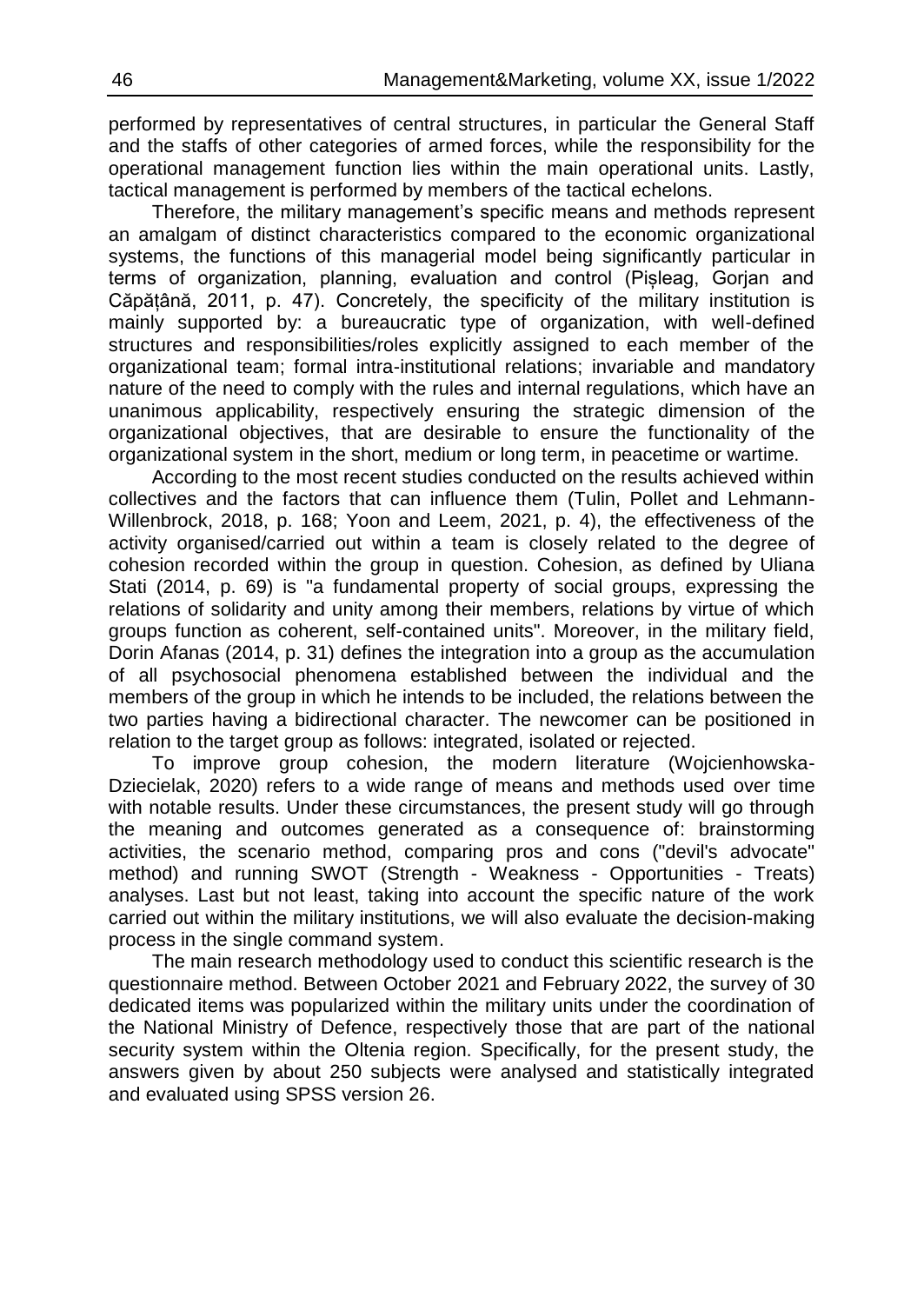# **3. Research objectives**

The research hypotheses proposed by the author consider the extent to which each of the five methods evaluated is likely to influence the efficiency of institutional activity, as follows:

- H1: brainstorming activities could stimulate the group cohesion and work efficiency;

- H2: SWOT analysis could stimulate the group cohesion and work efficiency;

- H3: conducting "devil's advocate" type analyses based on pros and cons could stimulate the group cohesion and work efficiency;

- H4: conducting analyses based on the scenario method could stimulate the group cohesion and work efficiency and

- H5: adopting a decision exclusively at the managerial level and then passing it as an order to the operational teams could stimulate the group cohesion and work efficiency.

### *3.1 Methodology of research*

To test the defined research hypotheses, we run statistical analyses in order to measure the frequency with which each of the 5 response variants (arranged in the form of a Likert-type scale) was selected. The results obtained are shown in figures 1- 5 below. The study was carried out with the participation of 257 respondents, both active and retired military personnel who are/were operating within the counties of Dolj, Gorj, Olt, Mehedinți and Vâlcea. Their answers provided the data base for the statistical analysis of frequency measurement.

#### *3.2 Research question*

Is there any correlation established between brainstorming activities, SWOT analysis, "devil's advocate" or scenario method or adopting a decision exclusively at the managerial level and then passing it as an order to the operational teams and group cohesion or work efficiency within the Romanian military institutions?

### **4. Results and Discussions**

According to the opinions expressed by the members of the evaluated sample, organizing brainstorming activities could stimulate the cohesion within the organisational team and world efficiency. Specifically, 38.91% of the participants in the survey felt that the use of such methods would influence the group's unity and the efficiency of the creative processes to a great extent, and 23.35% of them felt that the influence of using brainstorming activities would be constructive within the institution to a very great extent.

As it can be seen in Figure 1, about 17% of the subjects positioned themselves in the neutral zone, while a cumulative percentage of about 21% felt that the proposed method would improve the group unity and work efficiency to a small (9.34%) or very small (11.67%) extent.

Running the t-student test represents the second step in the process of testing the hypothesis developed regarding the organization of brainstorming activities, its usefulness being revealed by comparing the mean obtained from the responses of the evaluated sample's members with a predetermined value. In ordert to confirm the research hypothesis defined above, the sample mean needs to be greater than 3, as the response variants were coded as follows: 1 - very low measure; 2 - low measure; 3 - neutral; 4 - high measure and 5 - very high measure.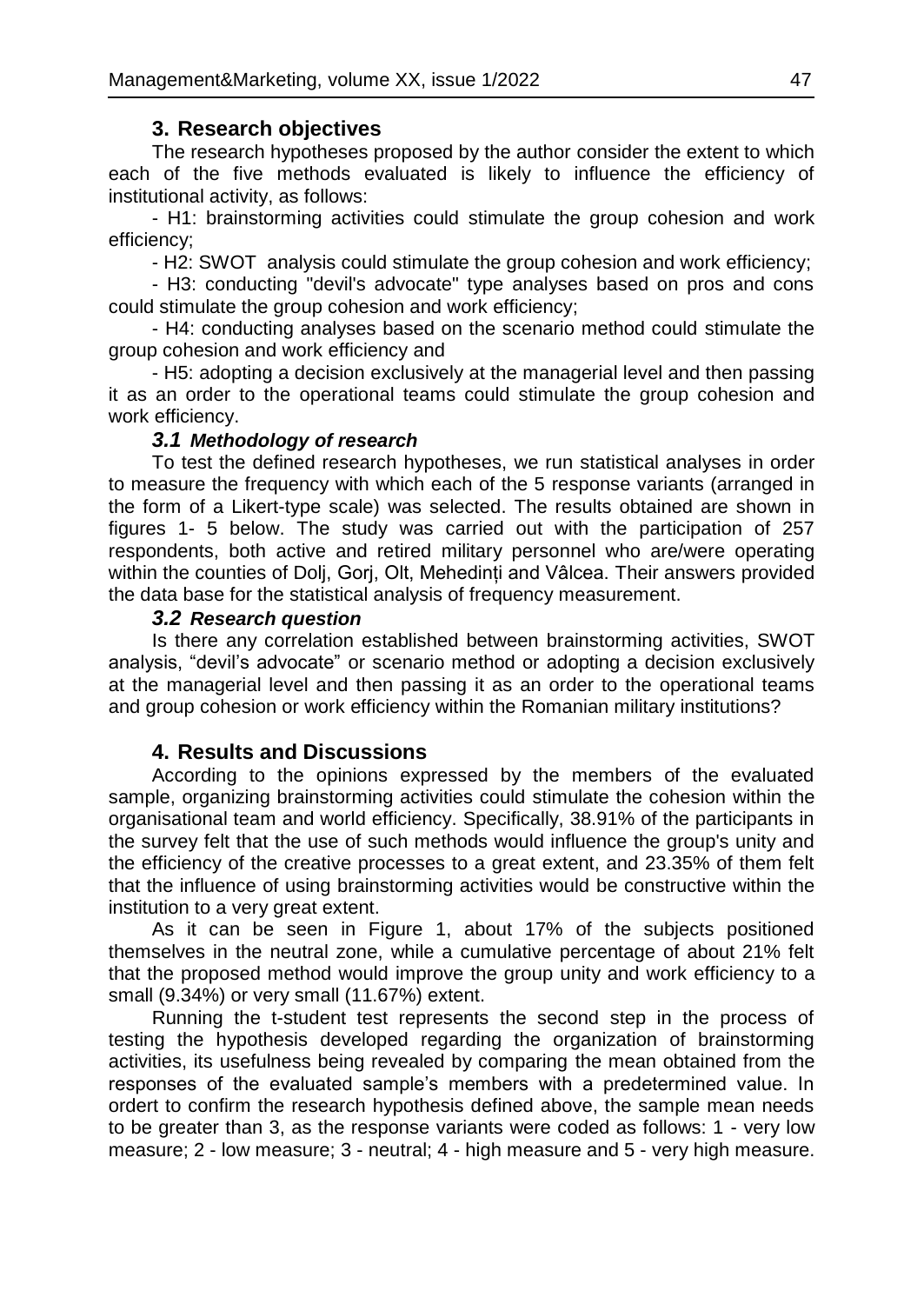

The extent to which it is appreciated that brainstorming activities could stimulate group cohesion and work<br>efficiency

# **Figure 1. The extent to which brainstorming activities are perceived as stimulating the group cohesion and work efficiency**

*Source: Created by the author.*

According to the results returned from the application of the t-student test, the mean of the answers given by the subjects surveyed has a value of 3.53, as can be seen in Table 1 below. Obtaining a mean above the threshold set for testing the research hypothesis is practically validation of hypothesis H1. Consequently, we can say that the organization of brainstorming activities in military institutions in the Oltenia region could lead to an increase in group cohesion and the efficiency of the activity carried out at this level.

# **Table 1. Results of the student t-test to assess the extent to which brainstorming activities could contribute to increased group cohesion and efficiency**

| One sample statistics                      |       |     |           |                  |       |                 |  |  |  |  |
|--------------------------------------------|-------|-----|-----------|------------------|-------|-----------------|--|--|--|--|
|                                            |       |     |           | Standard         |       | Standard        |  |  |  |  |
|                                            |       | N   | Mean      | deviation        |       | error mean      |  |  |  |  |
| The extent to which it is appreciated that |       | 257 | 3.53      |                  | 1.269 | .079            |  |  |  |  |
| brainstorming activities could stimulate   |       |     |           |                  |       |                 |  |  |  |  |
| group cohesion and work efficiency         |       |     |           |                  |       |                 |  |  |  |  |
|                                            |       |     |           | Test value $=$ 3 |       |                 |  |  |  |  |
|                                            |       |     |           |                  |       | 95% Confidence  |  |  |  |  |
|                                            |       |     | Sig.      | Mean             |       | interval of the |  |  |  |  |
|                                            |       |     | (2-tailed | differenc        |       | difference      |  |  |  |  |
|                                            |       | df  | test)     | е                | Lower | Upper           |  |  |  |  |
| The extent to which it is                  | 6.687 | 256 | .000      | .529             |       | .37<br>.69      |  |  |  |  |
| appreciated that brainstorming             |       |     |           |                  |       |                 |  |  |  |  |
| activities could stimulate group           |       |     |           |                  |       |                 |  |  |  |  |
| cohesion and work efficiency               |       |     |           |                  |       |                 |  |  |  |  |

*Source: Created by the author.*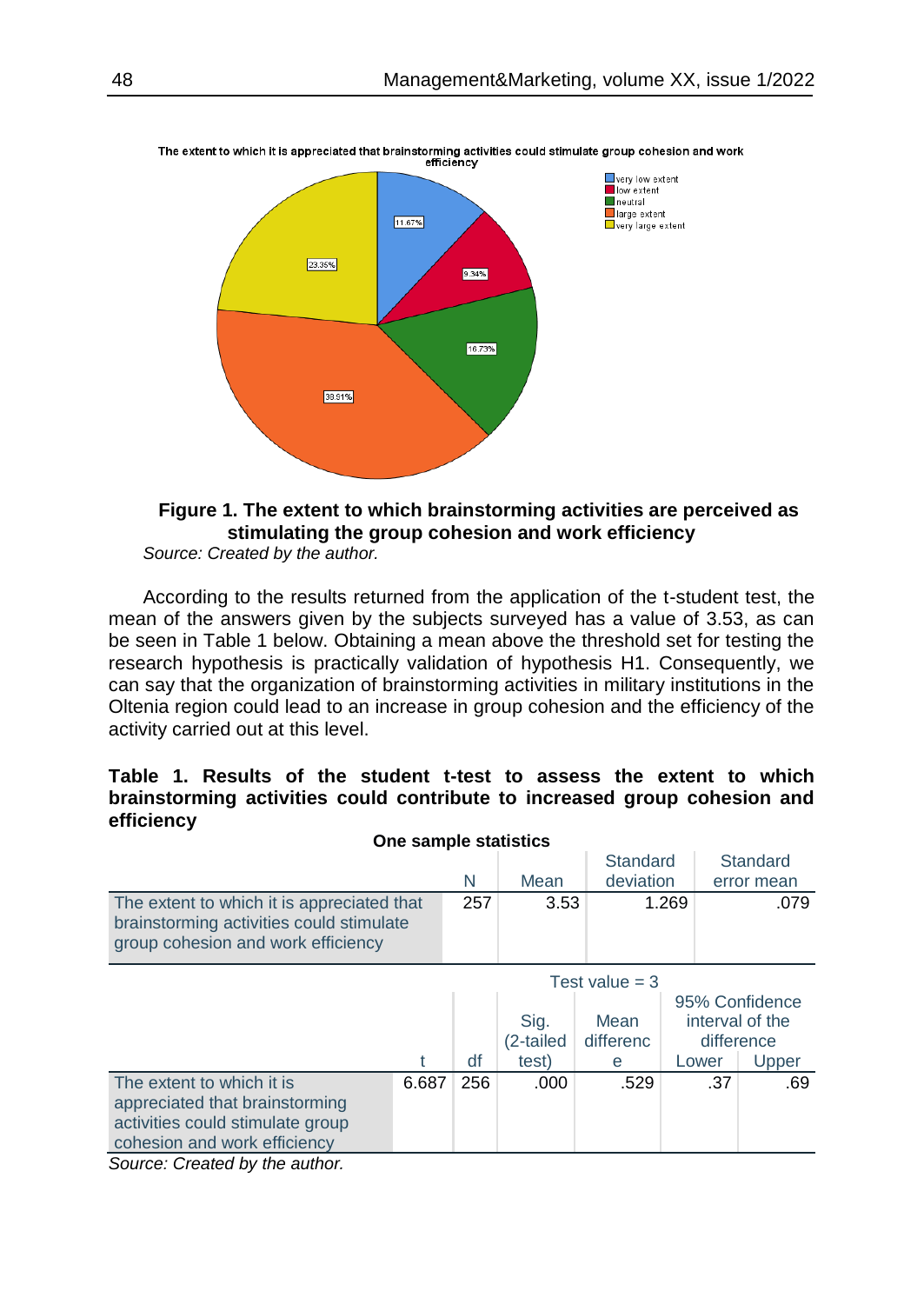Table 1 also shows that the significance level is .000, lower than the threshold of 0.005 established by the literature's experts, which leads to the conclusion that the result obtained is highly significant, namely the characteristics of the analysed sample can be extended to the entire population from which its members were selected.

In accordance with the answers given by the subjects who took part in the present research study, carrying out SWOT-type analyses within the military institutions in the Oltenia region could stimulate group cohesion and work efficiency to a very high (10.16%) and high (26.56%) extent. About 34% of the respondents said they were neutral about the usefulness of the proposed method in terms of improving the unity of the organisational group and work efficiency, while 22.6% considered that these could be influenced to a small extent and 6.64% to a very small extent. The results are summarised in Figure 2.



# **Figure 2. The extent to which it is considered that carrying out SWOT analyses could stimulate group cohesion and work efficiency.**

*Source: Created by the author.*

Although, as can be seen in Table 2, the mean value obtained within the sample is 3.11, thus being higher than the threshold predefined by the author (3), the value of the significance level is 0.105. In this context, the conclusions adopted for the group studied within this research study cannot be generalised to the whole population, in which case hypothesis H2 can only be partially confirmed. A potential reason why the mean value of the responses selected by the sample members is higher than the pre-determined threshold of 3 could be the significant share of subjects who were in the neutral zone with regard to the usefulness of conducting SWOT analyses.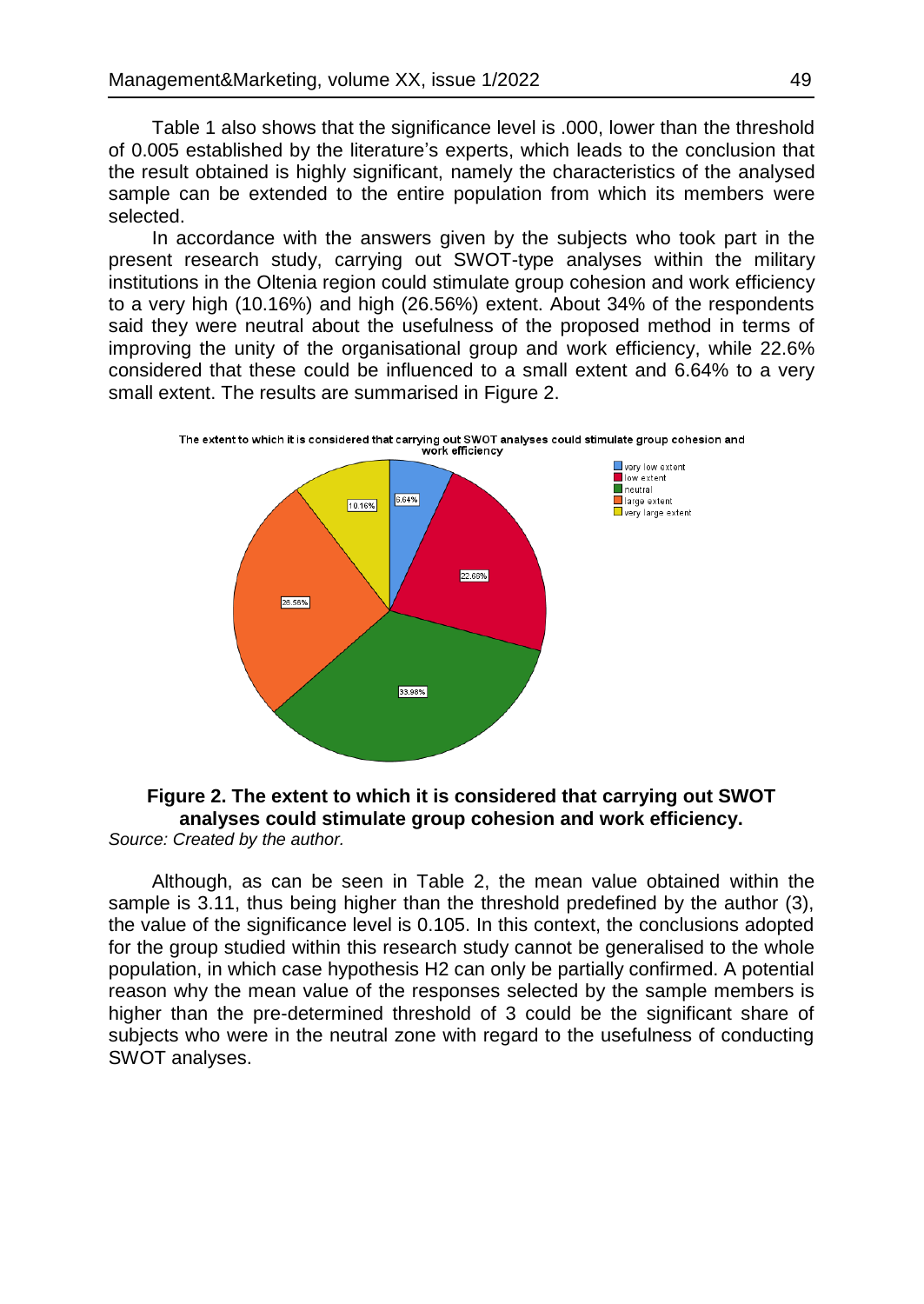#### **Table 2. Results of the student t-test to assess the extent to which conducting SWOT analyses could stimulate group cohesion and work efficiency**. **One sample statistics**

| <b>OTE SAILDIE STATISTICS</b>                                                                                                    |       |     |           |          |            |                |        |                            |  |  |
|----------------------------------------------------------------------------------------------------------------------------------|-------|-----|-----------|----------|------------|----------------|--------|----------------------------|--|--|
|                                                                                                                                  |       |     |           |          |            | Standard       |        | Standard error             |  |  |
|                                                                                                                                  |       |     | N<br>Mean |          | deviation  |                | mean   |                            |  |  |
| The extent to which it is considered<br>that carrying out SWOT analyses<br>could stimulate group cohesion and<br>work efficiency |       |     | 256       | 3.11     | 1.075      | .067           |        |                            |  |  |
| Test value $=$ 3                                                                                                                 |       |     |           |          |            |                |        |                            |  |  |
|                                                                                                                                  |       |     |           | Sig. (2- |            | 95% Confidence |        |                            |  |  |
|                                                                                                                                  |       |     | tailed    |          | Mean       |                |        | interval of the difference |  |  |
|                                                                                                                                  | t     | df  |           | test)    | difference |                | Lower  | Upper                      |  |  |
| The extent to which it is                                                                                                        | 1.627 | 255 |           | .105     | .109       |                | $-.02$ | .24                        |  |  |
| considered that carrying                                                                                                         |       |     |           |          |            |                |        |                            |  |  |
| out SWOT analyses could                                                                                                          |       |     |           |          |            |                |        |                            |  |  |
| stimulate group cohesion                                                                                                         |       |     |           |          |            |                |        |                            |  |  |
| and work efficiency                                                                                                              |       |     |           |          |            |                |        |                            |  |  |

*Source: Created by the author*.

In regard to the second scientific hypothesis developed, we note that its testing process was carried out on the basis of 256 responses, as one of the respondents either did not complete the item in question or completed it incorrectly. In this context, the given element was automatically removed from the database.

The third research hypothesis of the present study refers to the potential connection developed between the conduct of pros and cons type of analyses and the increase of group cohesion and work efficiency within the institution. In this context, the 256 responses selected by the sample members from the 5 variants available in the item reveal the appreciation of the proposed method as having a high utility in achieving the purpose stated above. Specifically, approximately 43% of respondents believe that a collective analysis of the "devil's advocate" type could lead to the improvement of the organisational results and group unity to a great extent, while 14.84% consider that the materialisation of the connection referred to could be achieved to a very great extent. Similarly, about 28% of those surveyed placed themselves in the neutral zone, while those who were less confident in the possibility of establishing a link between the evaluated elements come up to 13.68% (9.77% - low and 3.91% - very low), as shown in Figure 3.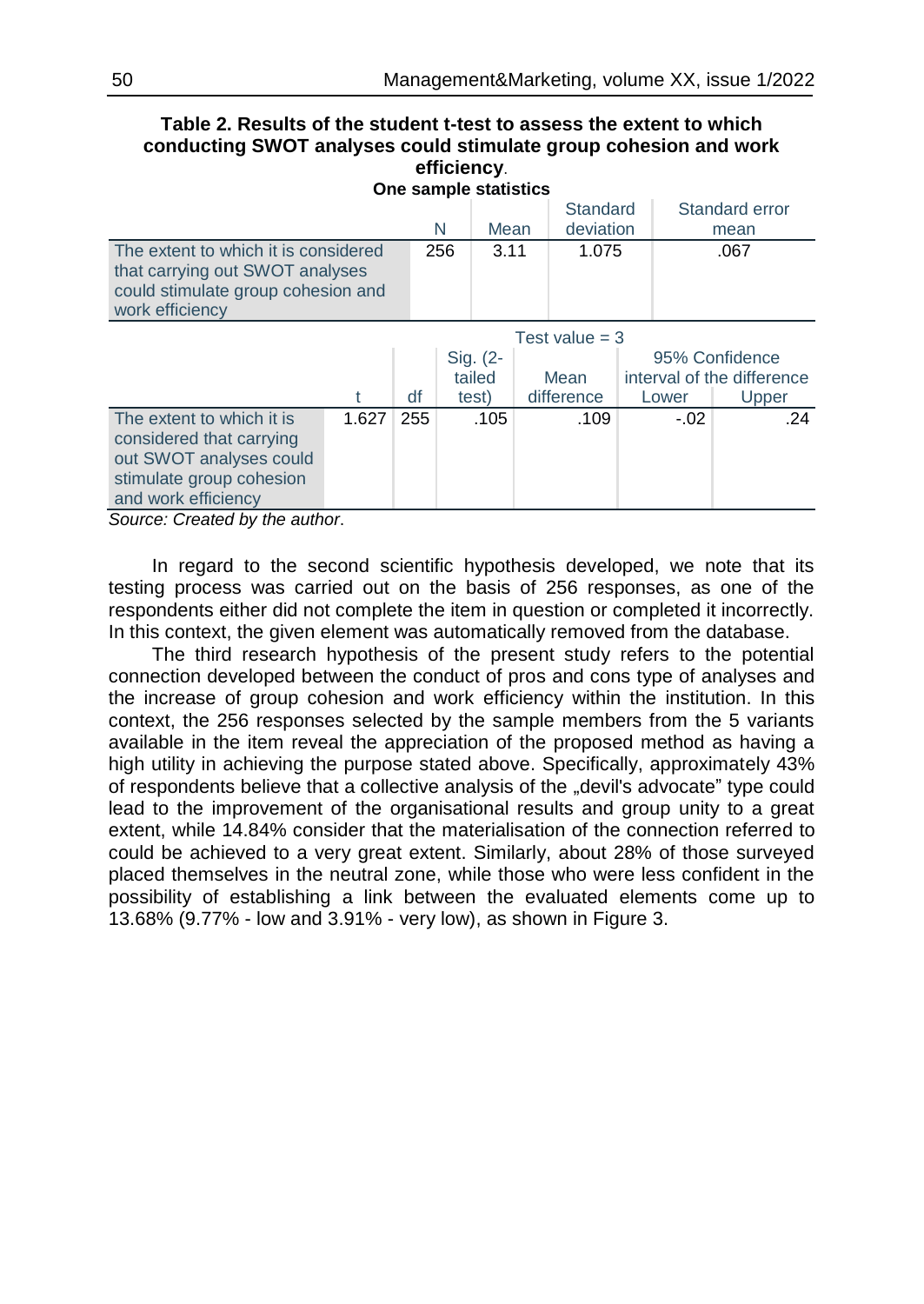

The extent to which it is considered that conducting pros and cons analyses could stimulate group cohesion<br>and work efficiency

# **Figure 3. The extent to which it is considered that conducting pros and cons analysis could stimulate group cohesion and work efficiency.**

*Source: Created by the author*.

Running the t-student test reveals a sample mean of 3.55, which is therefore higher than the value proposed for the comparison to test the above research hypothesis. In this case, the first stage of the statistical evaluation confirms the possibility of establishing a connection between conducting a "devil's advocate" type of analysis and a potential improvement in group cohesion and also in the degree of the work efficiency. As can be seen in Table 3, the significance level value is .000, which indicates that the totality of the conclusions summarised with reference to the sample are also significant for the entire population from which the sample was drawn.

| <b>One sample statistics</b>                                                                                                                  |       |     |     |                             |  |                             |  |                                                       |     |  |
|-----------------------------------------------------------------------------------------------------------------------------------------------|-------|-----|-----|-----------------------------|--|-----------------------------|--|-------------------------------------------------------|-----|--|
|                                                                                                                                               |       |     |     |                             |  | Standard                    |  | Standard error                                        |     |  |
|                                                                                                                                               |       |     |     | Mean                        |  | deviation                   |  | mean                                                  |     |  |
| The extent to which it is considered<br>that conducting pros and cons<br>analyses could stimulate group<br>cohesion and work efficiency       |       |     | 256 | 3.55                        |  | .989                        |  | .062                                                  |     |  |
| Test value $=$ 3                                                                                                                              |       |     |     |                             |  |                             |  |                                                       |     |  |
|                                                                                                                                               | df    |     |     | Sig. (2-<br>tailed<br>test) |  | Mean<br>difference<br>Lower |  | 95% Confidence<br>interval of the difference<br>Upper |     |  |
| The extent to which it is<br>considered that conducting<br>pros and cons analyses<br>could stimulate group<br>cohesion and work<br>efficiency | 8.912 | 255 |     | .000                        |  | .551                        |  | .43                                                   | .67 |  |

**Table 3. Student t-test results to assess the extent to which conducting pros and cons analyses could stimulate group cohesion and work efficiency. One sample statistics**

*Source:* Created by the author.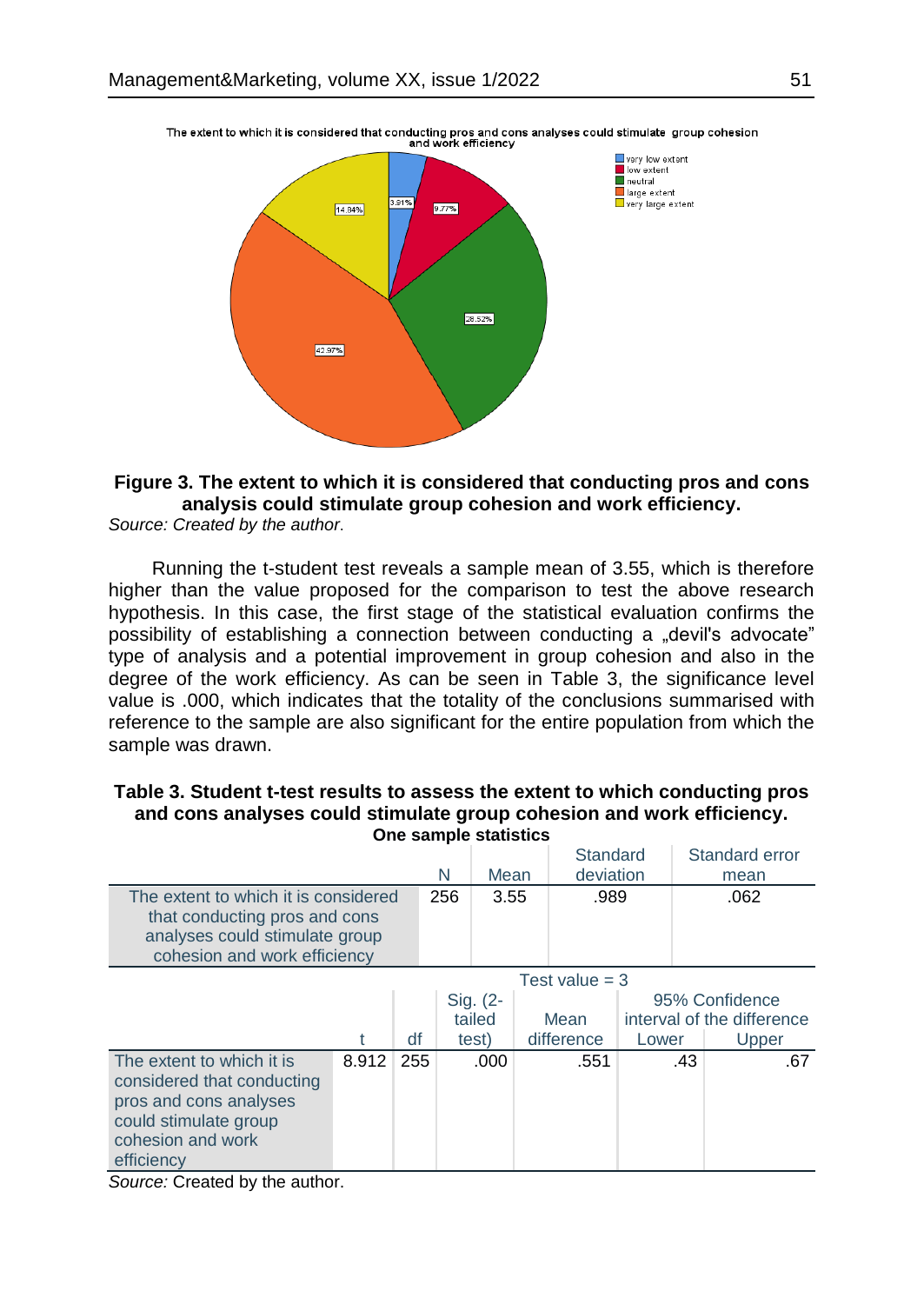The interpretation of the data collected following the popularization of the questionnaire within the military institutions of the Oltenia region revealed that about 59% of the respondents considered that conducting analyses based on the scenario method could contribute to increasing group cohesion and work efficiency to a great (42.19%) or very great (16.41%) extent. Similar to the previously proposed methods, about a quarter of the subjects who participated in the research study, namely 23.05%, declared themselves neutral regarding the subject in question, while a relatively low cumulative percentage, 18.36% (12.5% to a low extent and 5.86% to a very low extent), was observed among those who did not consider that the application of this method could have results in terms of organisational group unity and work efficiency.





Similarly, the t-student test revealed that the mean of the sample is 3.51, in which case the research hypothesis stated with reference to this managerial method is confirmed (the mean of the sample is higher than the value set for comparison, i.e. 3). As can be seen in Table 4, the level of significance is .000, a condition which, from a statistical point of view, translates into the possibility of extending the validity of the conclusions drawn with regard to the sample to the entire population of interest in the context of the present research. Therefore, we can assume that conducting analyses based on the scenario method could stimulate group cohesion and work efficiency within the military institutions from the South-Western part of the country, that is to say the fourth scientific hypothesis developed is confirmed.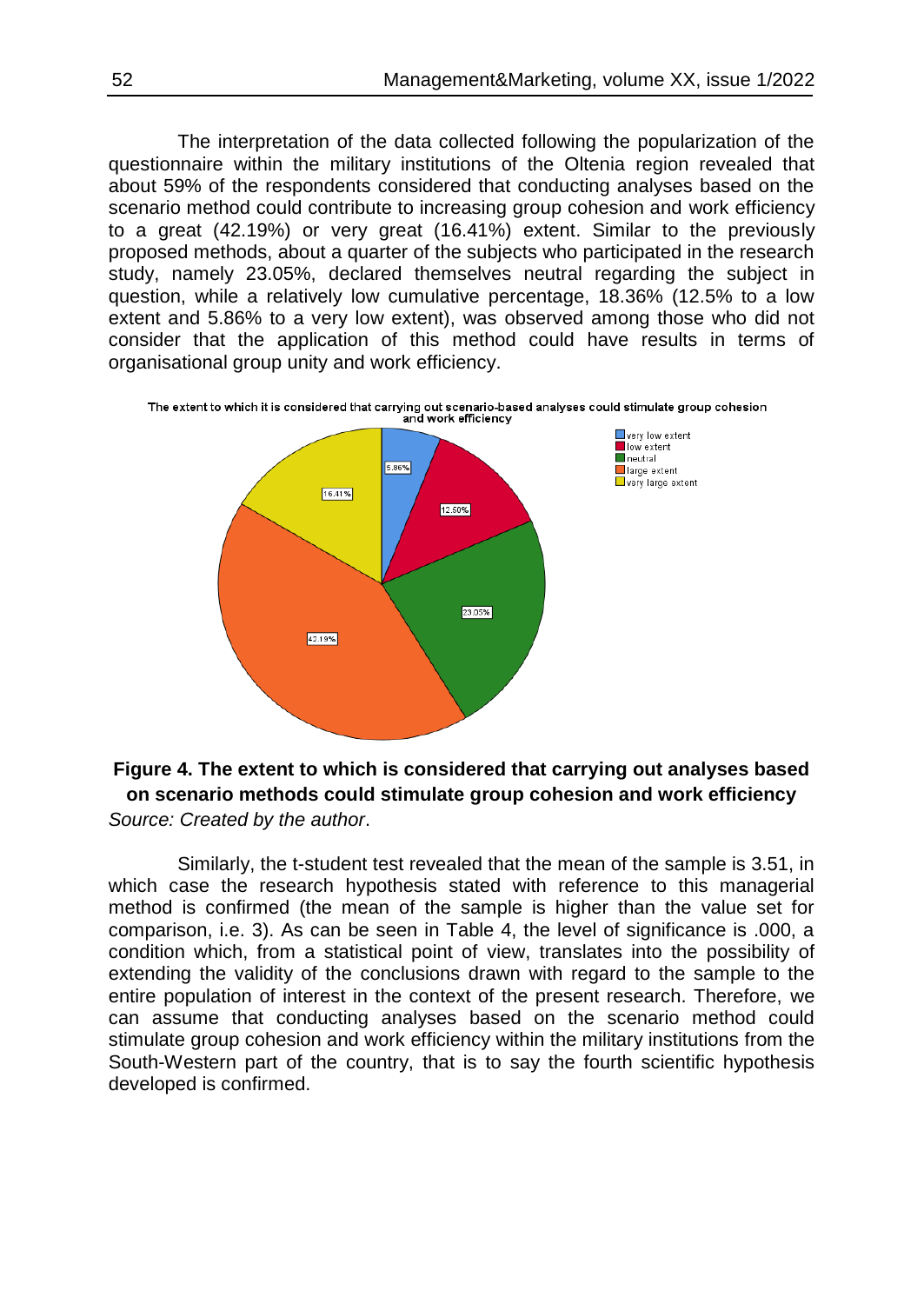#### **Table 4. Results of the t-student test to assess the extent to which conducting scenario-based analyses could stimulate group cohesion and work efficiency**. **One sample statistics**

|                                                                                                                                               |       |     | Mean                     | Standard<br>deviation |                                                                    | Standard error<br>mean |  |
|-----------------------------------------------------------------------------------------------------------------------------------------------|-------|-----|--------------------------|-----------------------|--------------------------------------------------------------------|------------------------|--|
| The extent to which it is considered<br>that carrying out scenario-based<br>analyses could stimulate group<br>cohesion and work efficiency    |       | 256 | 3.51                     | 1.088                 | .068                                                               |                        |  |
|                                                                                                                                               |       |     | Test value $=$ 3         |                       |                                                                    |                        |  |
|                                                                                                                                               | t     | df  | Sig. (2-<br>tailed test) | Mean<br>differences   | 95% Confidence<br>interval of the<br>differences<br>Upper<br>Lower |                        |  |
| The extent to which it is<br>considered that carrying out<br>scenario-based analyses could<br>stimulate group cohesion and<br>work efficiency | 7.466 | 255 | .000                     | .508                  | .37                                                                | .64                    |  |

*Source: Created by the author.*

According to the results shown in Figure 5, only a cumulative percentage of 19.22% of the military personnel included in the sample consider to a high (10.96%) or very high (8.24%) extent that the adoption of a decision exclusively by the manager and transmitted as an order to the operational teams could stimulate group cohesion and work efficiency. Conflicting the four methods proposed above, this working method is perceived as being unfavourable to strengthening the unity of the team and work efficiency. More than 38% of respondents consider that the method proposed contributes to a low extent to achieving the desired objective, while the "very low extent" option was chosen by around 5% of respondents. On the other hand, a considerable percentage (37.65%) of the sample included themselves in the "neutral" category, which was ranked second in terms of the frequency with which this response option was selected.

Both the results obtained by applying the frequency descriptive function for each alternative of response and running the t-student test returned values supporting the refutation of the last research hypothesis. Specifically, as can be seen in Table 5, the mean corresponding to the sample is only 2.79, its inferiority compared to the value of test (3) being a first step in testing the given hypothesis. In terms of significance level, the value obtained was .001, outcome that respects the rigours imposed by the field's literature. Therefore, we can conclude that the conclusions drawn about the sample can be widened to the entire population in question without altering the results of the research carried out.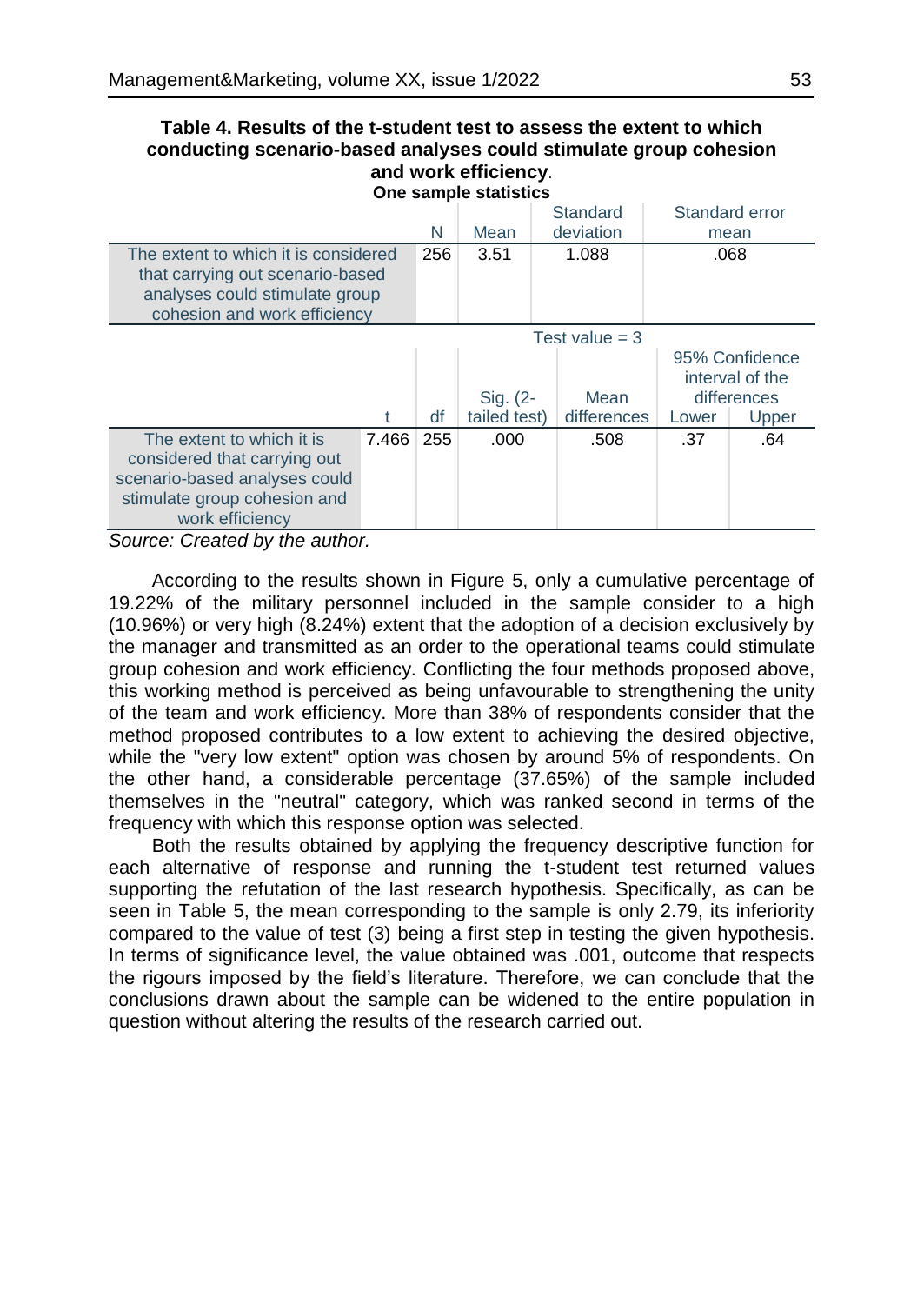

The extent to which it is considered that a decision that is adopted solely by the manager and passed on as an<br>order to the operational teams could stimulate group cohesion and work efficiency

**Figure 5. The extent to which it is considered that a decision that is adopted solely by the manager and passed as an order to the operational teams could stimulate group cohesion and work efficiency**.

*Source: Created by the author*

**Table 5. Results of the t-test to assess the extent to which the decision adopted exclusively by the manager and transmitted as an order to the operational teams could stimulate group cohesion and work efficiency. One sample statistics** 

|                                               |       |     |      |          |                  |  |          | Standard        |
|-----------------------------------------------|-------|-----|------|----------|------------------|--|----------|-----------------|
|                                               |       |     |      |          |                  |  | Standard | error           |
|                                               |       | N   | Mean |          | deviation        |  | mean     |                 |
| The extent to which it is considered that the |       |     | 255  |          | 2.79             |  | .992     | .062            |
| decision adopted solely by the manager and    |       |     |      |          |                  |  |          |                 |
| passed on as an order to the operational      |       |     |      |          |                  |  |          |                 |
| teams could stimulate group cohesion and      |       |     |      |          |                  |  |          |                 |
| work efficiency                               |       |     |      |          |                  |  |          |                 |
|                                               |       |     |      |          | Test value $=$ 3 |  |          |                 |
|                                               |       |     |      |          |                  |  |          | 95% Confidence  |
|                                               |       |     |      | Sig. (2- |                  |  |          | interval of the |
|                                               |       |     |      | tailed   | Mean             |  |          | difference      |
|                                               | t     | df  |      | test)    | difference       |  | Lower    | Upper           |
| The extent to which it is considered          |       | 254 | .001 |          | $-.208$          |  | -.33     | -.09            |
| that the decision adopted solely by           | 3.346 |     |      |          |                  |  |          |                 |
| the manager and passed on as an               |       |     |      |          |                  |  |          |                 |
| order to the operational teams                |       |     |      |          |                  |  |          |                 |
| could stimulate group cohesion and            |       |     |      |          |                  |  |          |                 |
| work efficiency                               |       |     |      |          |                  |  |          |                 |

*Source: Created by the author.*

As it can be easily concluded from the table shown above, for the item depicting the method of adopting a decision solely by the top management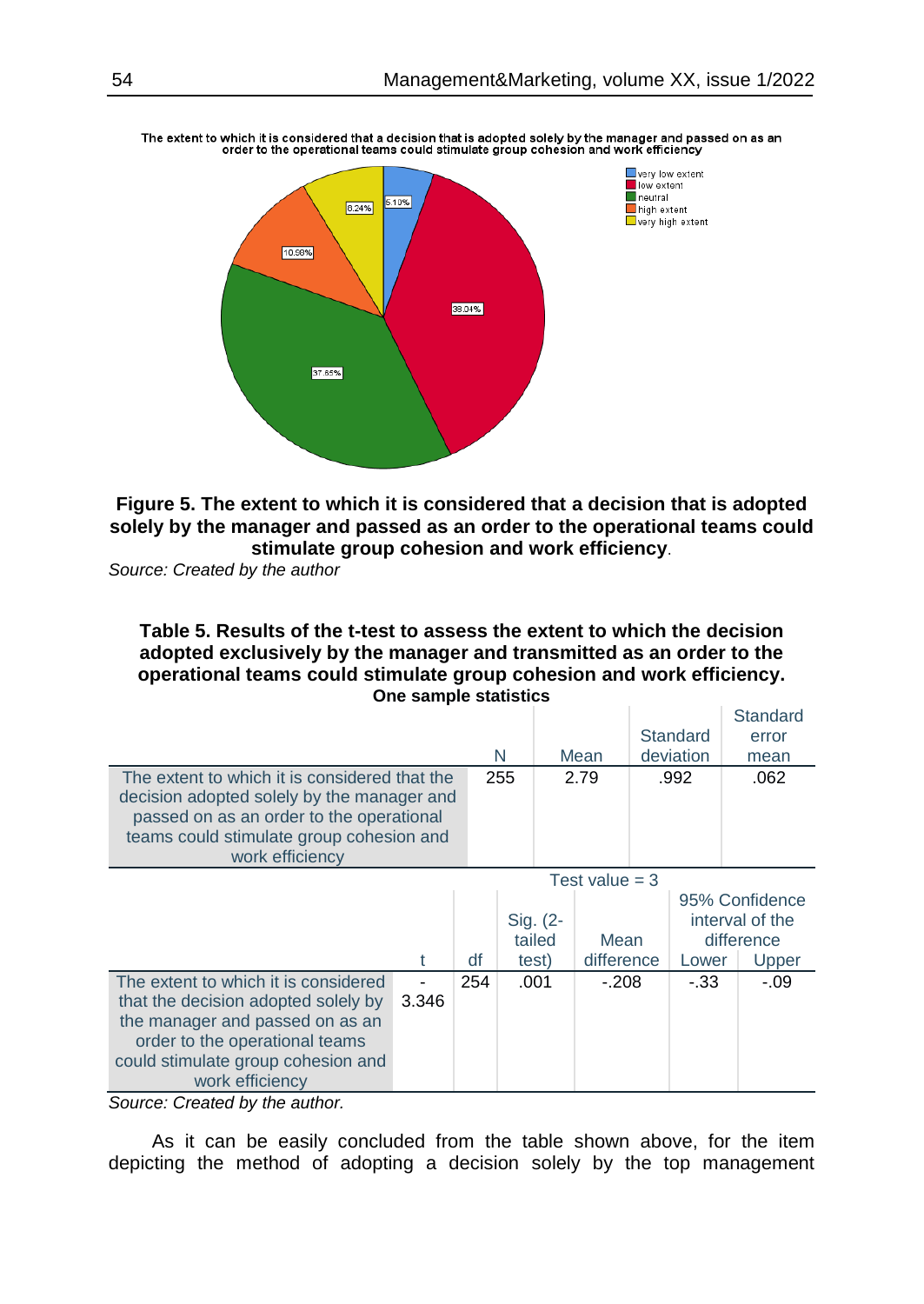representative and passing it down the chain of command as an order, the statistical analysis of the available data was carried out on the basis of only 255 responses, since in the case of two of the questionnaires evaluated, the responses were not complete or correctly selected (there were either selected several options at the same time or none of those available, situation that led to their automatic exclusion).

Thus we can conclude that the research hypotheses formulated in the initial section of this study is the following:

- $H1 \rightarrow$  confirmed:
- $H2 \rightarrow$  partially confirmed;
- $H3 \rightarrow$  confirmed;
- $H4 \rightarrow$  confirmed:
- $H5 \ge$  rejected.

# **5. Conclusions**

The present paper represents an in-depth study of the way in which managerial means and methods that are traditionally used in order to stimulate group cohesion and work efficiency are perceived within the Romanian military institutions. The results that were reached due to this reasearch work are representative for the members of the sample that were selected from the employees of the military structures operating in the Oltenia region. In other words, through evaluating the five hypotheses developed in the initial section of the paper, we can extend the conclusions reached to the entire population considered in the context of this research.

The main statistical analyses used with the aim of testing the research hypotheses (descriptive frequency analysis and t-student test) revealed that the methods most likely to lead to an improvement in the degree of unity of the organizational team and its work efficiency are: the analyses based on the scenario method, the pros and cons analyses methos ("devil's advocate" method) and the brainstorming activities. Running SWOT analyses within the organisation is considered to have an uncertain effect upon the two dimensions in question (group cohesion and work efficiency), while adopting a firm decision solely by the top management's representatives and imposing it on the lower hierarchical levels as an order is perceived as unfavourable/inefficient method of stimulating group cohesion.

# **REFERENCES**

- Afanas, D. (2014), Problematica psihologiei militare și integrarea în colectivul militar, *Revista militară Studii de securitate și apărare*, 2 (6), 29-34.
- Burlea-Șchiopoiu, A., Idowu O., S., Vertigas S. (2017), Corporate Social Responsibility in Times of Crisis: A Summary**,** Springer.
- Burlea-Șchiopoiu, A. coordonator (2007), *Responsabilitatea socială a întreprinderii,* Editura Universitaria, Craiova.
- Burlea-Șchiopoiu, A. (2003), Impactul capitalului intelectual asupra performației organizației, *Informatica economică*, 1 (25), 119-122.